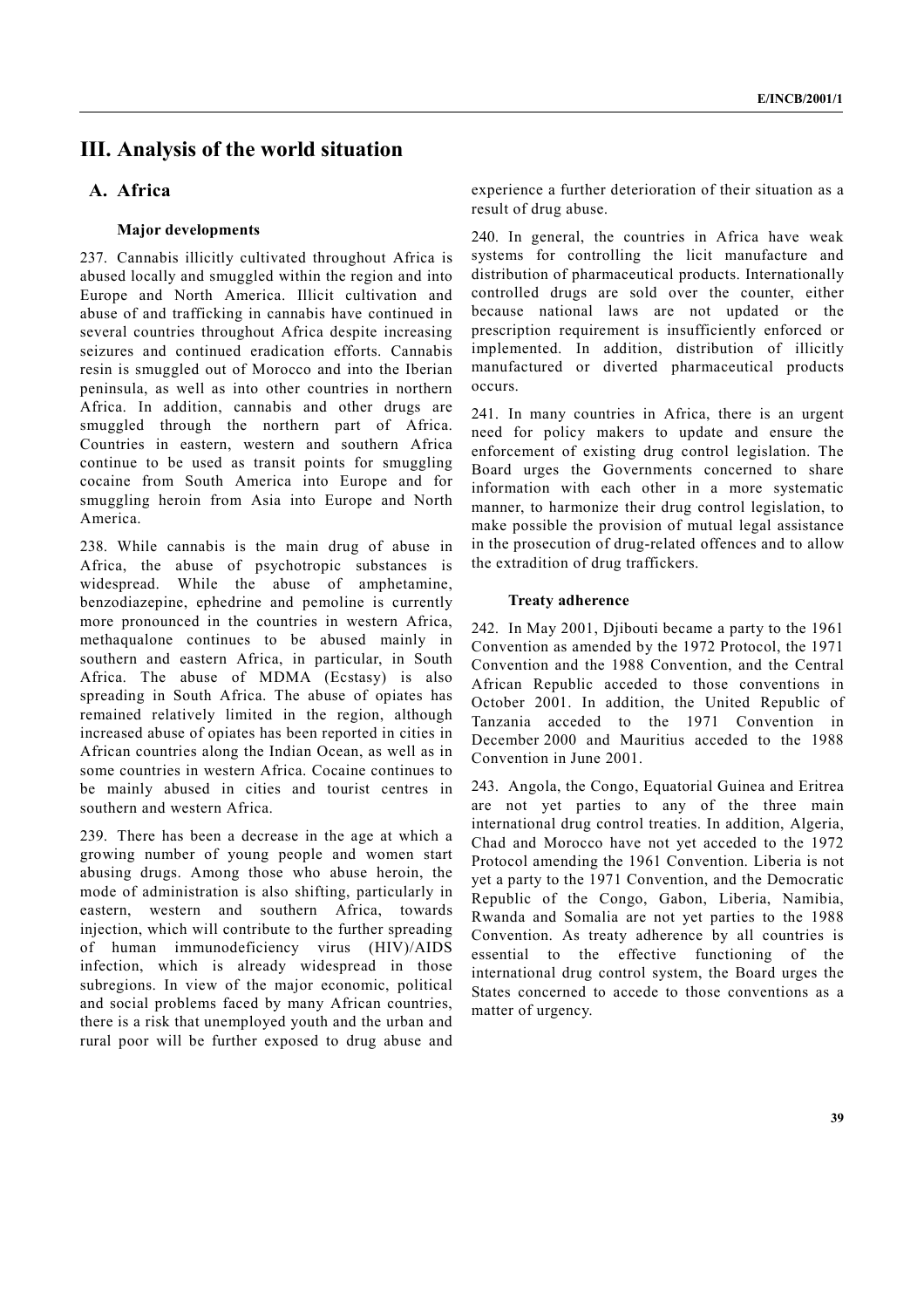#### **Regional cooperation**

244. The Organization of African Unity (OAU) has strengthened its focal point for drugs for more sustained cooperation with the Governments of African countries and its drug control cooperation and coordination with African subregional organizations such as the Economic Community of West African States (ECOWAS) and the Southern African Development Community. The first OAU ministerial conference on drug control and crime prevention will be held in February 2002.

245. ECOWAS is now conducting new activities against money-laundering, organized crime and trafficking in human beings and will also become a repository for drug control information and expertise from its member States.

246. In January 2001, the ministers for foreign affairs of Kenya, Uganda and the United Republic of Tanzania signed the protocol on combating illicit drug trafficking in the East African Community. The three countries, together with Rwanda, have strengthened their cooperation in drug control through biennial meetings of heads of departments of investigation and drug control units.

247. The launching of a regional project on the control of licit substances in eastern Africa brought together in November 2000 the heads of the national drug regulatory authorities from the 13 countries in the subregion.59 The meeting discussed the formulation of effective licit drug control policies and strategies in order to limit the use of controlled drugs to medical and scientific purposes.

248. The Board notes with appreciation the progress made in the judicial system through training in drugrelated cases in southern and eastern Africa. By October 2001, training courses for a total of 92 investigators and prosecutors, 50 magistrates and 38 judges had been held in Harare, Zimbabwe, and Pretoria, South Africa. The South African Police Service has continued to provide drug interdiction courses and training on border control for police and customs officers from countries in southern Africa. The Board notes that the Centre for Judicial Training was established in Maputo, Mozambique, in April 2001 to provide training for public prosecutors, drug law enforcement officials and judicial officials.

#### **National legislation, policy and action**

249. Efforts are currently being made by a number of countries in Africa to update existing drug control laws and to prepare legislation to combat money-laundering.

250. The Board notes that the parliament of the Central African Republic has adopted new drug control legislation. In Egypt, a law was passed that will allow the Anti-Narcotics General Administration to keep for use in its operations a portion of the assets seized from drug traffickers who have been prosecuted and sentenced. At the same time, the Board notes with concern that the Financial Action Task Force on Money Laundering has included Egypt and Nigeria in the list of non-cooperative countries. The Board urges the Governments of those countries to expedite the drafting of legislation against money-laundering (see paragraph 263 below).

251. The Government of Malawi completed in 2001 a draft bill to update its drug control legislation so that it conforms with the 1988 Convention. Laws against money-laundering were adopted in Mauritius and Mozambique. Mauritius has also enacted a new drug control law that authorizes the freezing of assets used in or derived from drug trafficking and that facilitates undercover operations. In Morocco, the Government is updating legislation against money-laundering in order to fully meet the requirements of the 1988 Convention. The Government of Swaziland has completed a draft bill to update drug control legislation so that it conforms with the three international drug control treaties; the draft bill will be considered in the parliament before the end of 2001. The United Republic of Tanzania is currently reviewing drug control legislation in order to provide better control over licit narcotic drugs, psychotropic substances and precursor chemicals.

252. The Government of Kenya appointed a national coordinator for drug abuse prevention activities in March 2001, and a national programme is being developed to increase public awareness of the dangers and consequences of drug abuse. In Nigeria, which has comprehensive drug control legislation and policies, the Government continues to accord high priority to drug control. In South Africa, several facilities for the treatment and rehabilitation of drug abusers were established in disadvantaged communities in three provinces in 2000. Plans are under way to provide similar assistance to three other provinces in 2001.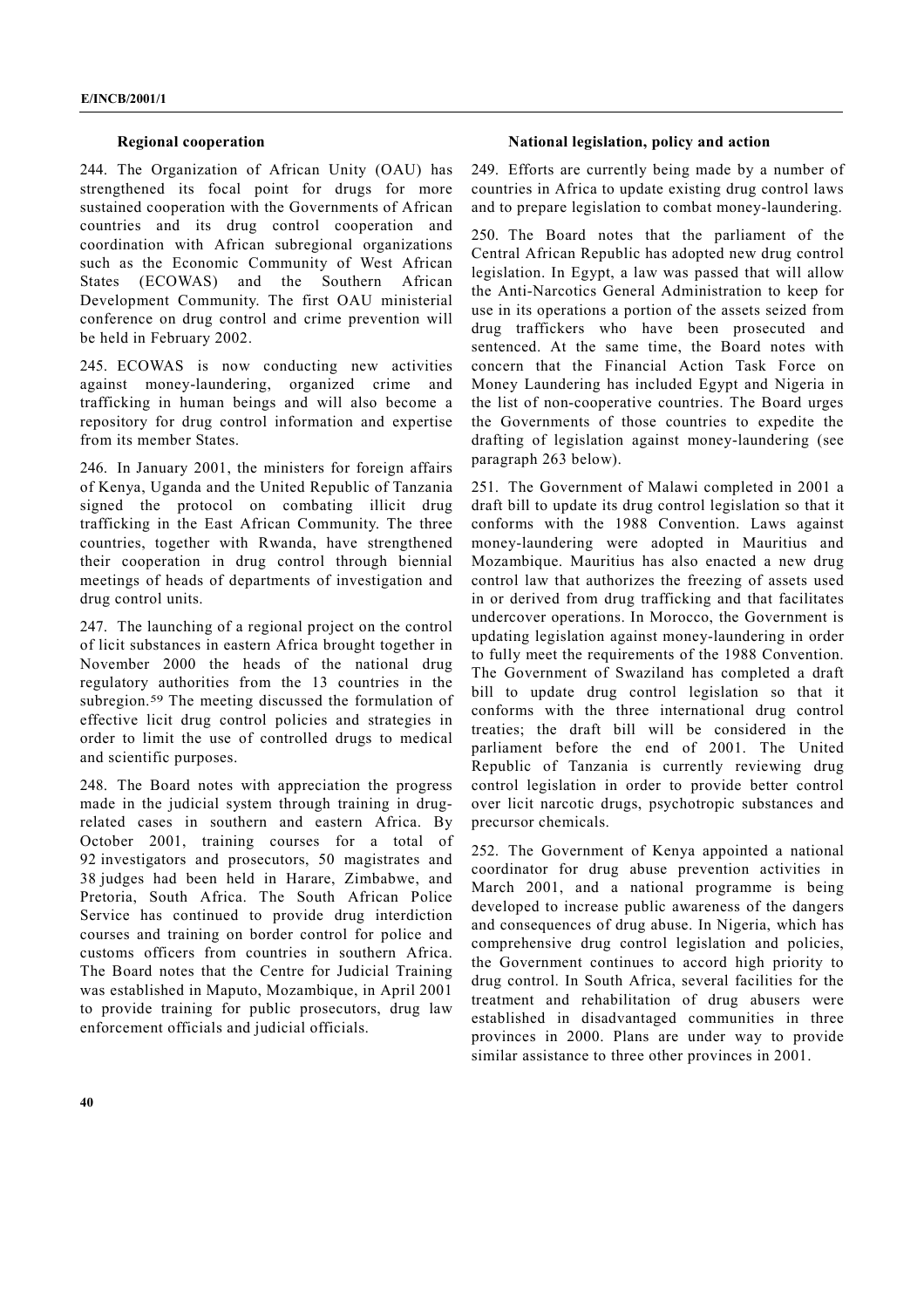253. While many countries in Africa have already finalized or adopted national strategies and plans of action against drugs, the Board notes with concern that the necessary resources have not always been made available to implement those plans. The Board notes with satisfaction that, under a new national initiative addressing various aspects of drug control, the Government of the Libyan Arab Jamahiriya is finalizing a new comprehensive strategy for drug control. In the Seychelles, a national drug control master plan was formulated in May 2001, in line with the Protocol on Combating Illicit Drugs Trafficking in the Southern African Development Community Region. The Governments of Madagascar and the United Republic of Tanzania are finalizing national drug control master plans. Concerned about the increased abuse of drugs, especially among youth, the Government of Rwanda has intensified its cooperation with other countries in eastern Africa to combat drug abuse and trafficking (see paragraph 246 above) and is taking steps to accede to the 1988 Convention. In Togo, the Government is implementing the comprehensive national drug control strategy that was adopted in 2000. The strategy provides for, inter alia, the strengthening of drug law enforcement and improvement of the drug control capacity at the port of Lomé, as well as drug abuse prevention and the treatment of drug addicts.

## **Cultivation, production, manufacture, trafficking and abuse**

### *Narcotic drugs*

254. Illicit cultivation of, trafficking in and abuse of cannabis continue throughout Africa. According to Interpol, 22 per cent of the cannabis herb seizures made worldwide in 2001 were effected in Africa. The main African source countries for cannabis smuggled into Europe continue to be Morocco and South Africa and, to a lesser degree, Ghana, Nigeria and Senegal. Morocco is the source of 60-70 per cent of the cannabis seized in Europe. Efforts of Moroccan law enforcement agencies have led to significant increases in seizures in recent years. The amount of cannabis smuggled into and out of sub-Saharan Africa continues to be significant, in spite of the fact that cannabis eradication efforts have been intensified. As for western Africa, it was reported that in 2000 more than 264 tons of cannabis were seized and more than 1,000 tons of cannabis plants were eradicated in

Nigeria; large seizures of cannabis were also effected in Ghana and Senegal. The potential for cannabis production in southern Africa (Lesotho, Malawi, South Africa and Swaziland) is estimated to exceed that of Morocco. While most of the cannabis grown in southern Africa is abused locally, some of it is being smuggled into Europe and North America. In eastern Africa, particularly in the Comoros, Ethiopia, Kenya, Madagascar, Uganda and the United Republic of Tanzania, cannabis, which was once grown to supply a limited local market, has in recent years become a commercially significant crop. Law enforcement agencies are actively involved in countering the spillover effect of cannabis cultivation in eastern Africa. In February 2001, over 328 tons of cannabis grown in the area of Mount Kenya were destroyed by Kenyan law enforcement officers, and in June 2001 a joint operation led by the law enforcement agencies of Kenya and Uganda resulted in the destruction of large cannabis cultivation sites concealed in fields of maize along the common borders of those countries. Similar operations took place in the United Republic of Tanzania.

255. In Egypt, limited illicit opium poppy cultivation continues in the Sinai. Such cultivation seems to be moving towards more remote areas. Opium produced in the Sinai is abused locally, mostly in northern Egypt, though no illicit manufacture of heroin appears to be taking place in Egypt. No laboratories for illicit heroin manufacture have been discovered in Egypt in over 10 years. Although the abuse of heroin smuggled into Egypt is limited, it is increasing.

256. Africa continues to be a major transit area for heroin trafficking. Côte d'Ivoire, Ghana and Nigeria are used as major transit points for smuggling heroin from South-East Asia and South-West Asia. The heroin traffic is controlled by groups mainly from western Africa that are well entrenched in India, Pakistan and Thailand. According to Interpol, heroin from South-West Asia and South-East Asia and, more recently, from South America is packaged in Africa to be smuggled into Europe and North America. The total quantity of heroin seized in Africa has increased over the past few years. In eastern Africa, Uganda, Kenya and the United Republic of Tanzania have reported increases in heroin seizures. In that subregion, the transmission of HIV/AIDS via injecting drug abuse is still limited to the coastal areas of Kenya and to Mauritius. While heroin abuse continues to be at a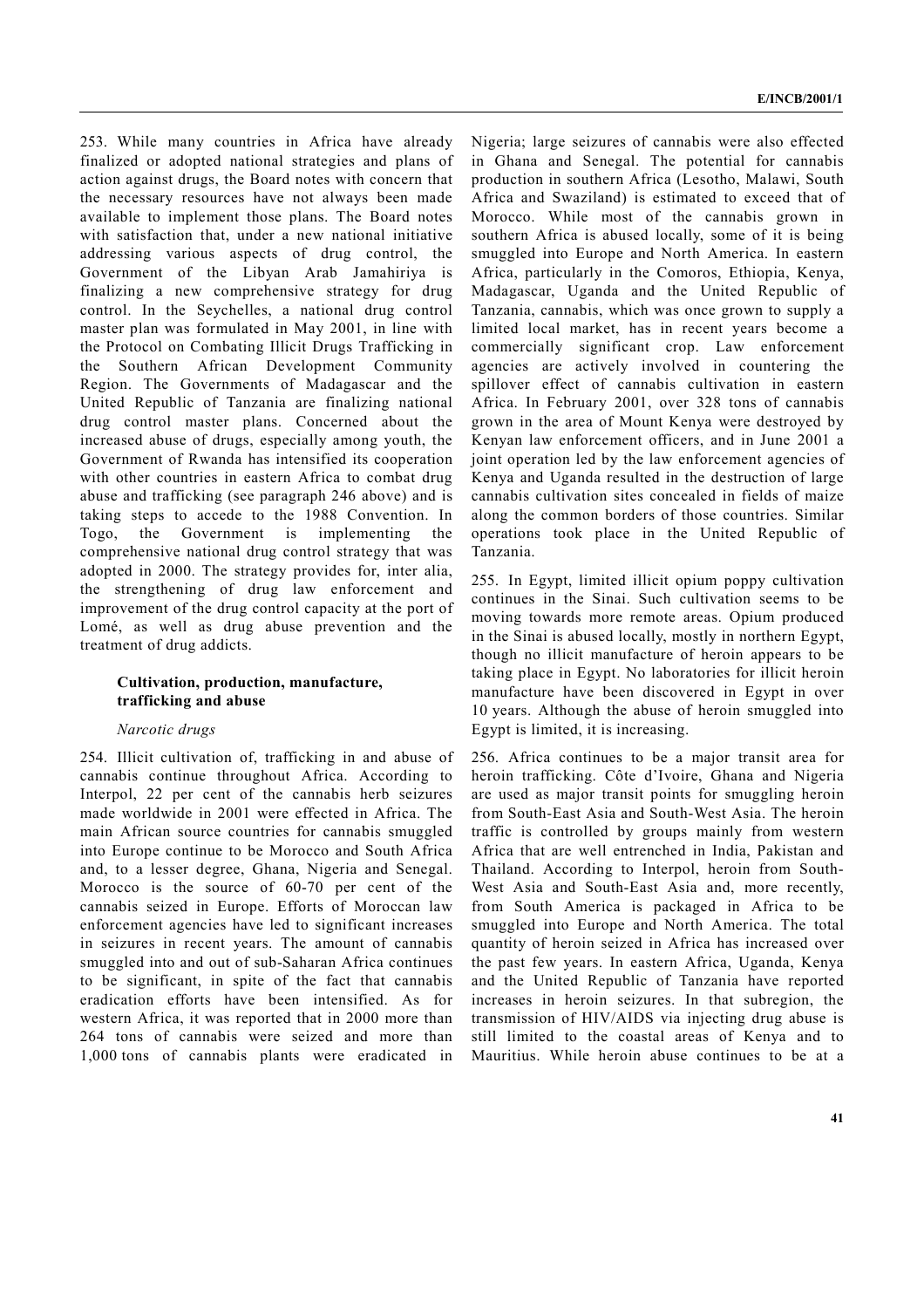relatively low level in most countries in Africa, South Africa has seen an increase of 40 per cent in the number of intravenous heroin abusers over the last three years, raising concerns about the increased spread of HIV/AIDS infection in that country.

257. Trafficking in and abuse of cocaine have been increasing, particularly in western and southern Africa. In African countries, seizures of cocaine consignments from South America, intended for illicit markets in those countries and in Europe, continue to increase. While most of the cocaine seizures have involved consignments discovered at airports and in parcels from Argentina, Brazil, Ecuador and Peru, there is concern that the smuggling of cocaine by sea in containers may increase. Increased abuse of both cocaine powder and cocaine base ("crack") was reported in Mozambique, Senegal and South Africa. Because it is more affordable, the abuse of "crack" in South Africa is growing faster than the abuse of any other drug. Important transit points for the cocaine traffic are located in Côte d'Ivoire, Ghana, Lesotho, South Africa and Swaziland. Cocaine from Brazil is also shipped to Angola and then transported on roads through Namibia to South Africa. There is evidence of the spillover effect of the cocaine transit traffic: cocaine abuse has increased significantly in Angola and Namibia. There is growing concern that Morocco is becoming a transit country for Latin American cocaine consignments destined for Europe and that the abuse of cocaine and synthetic drugs in Morocco is increasing. Criminal organizations mainly smuggling drugs out of Morocco and into Europe appear to be the same or are closely linked to those smuggling migrants and engaged in money-laundering.

### *Psychotropic substances*

258. The abuse of psychotropic substances continues to be a problem in many countries in Africa, particularly in major cities in southern, eastern and western Africa. Self-medication, the sale of licit drugs through unregulated channels (street hawkers, drug vendors, unauthorized retailers) and the sale of psychotropic substances without prescription are believed to be contributing to this development. In Nigeria and other countries in western Africa, various preparations containing amphetamine-type stimulants and benzodiazepines are still widely available in parallel markets. In view of the extensive abuse of ephedrine tablets in Ghana, the Government has

banned the manufacture and use of such tablets. The Government of Egypt has introduced stricter controls and penalties for stimulants. Most seizures of amphetamine-type stimulants in Africa are made in western Africa; in 1999, Nigeria alone accounted for three quarters of all seizures of amphetamine-type stimulants in Africa. In eastern Africa, a wide range of licit narcotic drugs and psychotropic substances are diverted into illicit channels and openly sold by street vendors in several cities. Those drugs, which include sedatives and codeine-based syrups, are used to offset the stimulant effects of khat (*Catha edulis*), while diazepam and phenobarbital are used in combination with other products to enhance the effects of locally brewed spirits.

259. Methaqualone continues to be abused mainly in countries in southern and eastern Africa and to some extent in western Africa. It is estimated that up to 80 per cent of the methaqualone illicitly manufactured worldwide may be abused in South Africa. As a result of the strengthening of control measures in South Asia, methaqualone is now illicitly manufactured in South Africa, as well as in some countries in eastern and southern Africa, as indicated by the detection in Mozambique and the United Republic of Tanzania of laboratories illicitly manufacturing methaqualone for the market in South Africa. Because the essential chemicals for the substance are being monitored, operators of clandestine laboratories are turning to chemicals not usually associated with methaqualone manufacture. In addition, methaqualone from India continues to be smuggled into South Africa through a number of countries in eastern and southern Africa, such as Kenya, Mozambique, Swaziland and the United Republic of Tanzania. Furthermore, according to Interpol reports, several large seizures of methaqualone effected in South Africa indicate that the substance is being smuggled along a route leading from China to Africa.

260. In Africa, trafficking in and abuse of MDMA (Ecstasy) are still largely confined to South Africa. According to Interpol, since 1998, there has been a large increase in the amount of MDMA (Ecstasy) being smuggled out of Europe and into South Africa; there is some concern that African groups trafficking in cocaine, heroin and other illicit drugs may soon begin trafficking in MDMA (Ecstasy).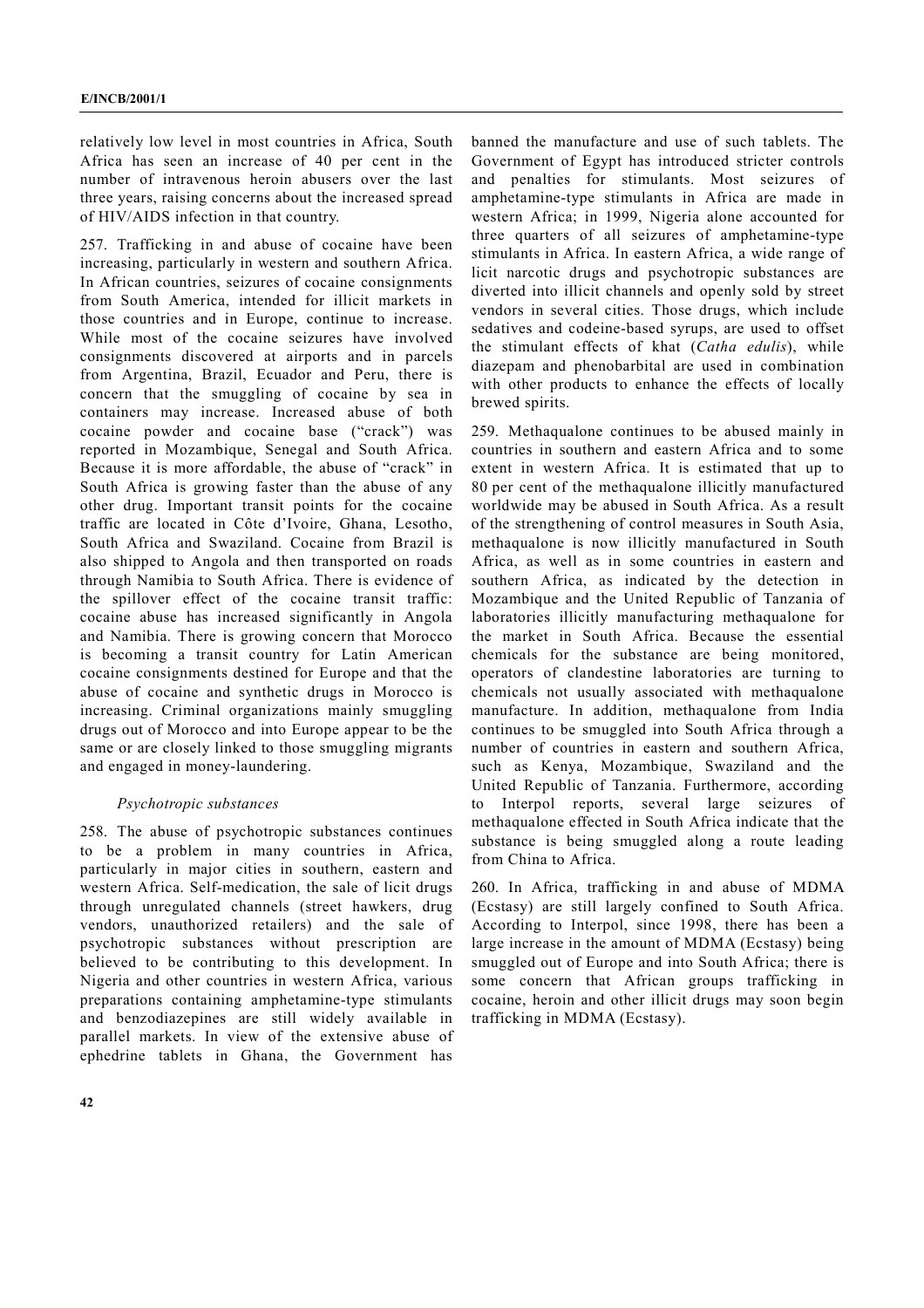### *Other issues*

261. Khat, a substance not under international control, continues to be cultivated and abused in eastern Africa. It is also smuggled into some countries in Europe and North America. Khat is a substance currently under control only in the United Republic of Tanzania, though Eritrea is also taking steps to place it under control. In Nigeria, the use of "zakami" (*Datura metel*), a plant that grows wild in some parts of the country, is an emerging problem. The abuse of solvents, glues and thinners, currently most prevalent among marginalized youth and street children, continues in most countries in Africa.

### **Missions**

262. The Board sent a mission to Egypt in May 2001. The Board highly appreciates the commitment of the Government of Egypt to international drug control. That commitment is reflected in vigorous measures to prevent illicit drug trafficking, such as eradicating the illicit cultivation of opium poppy and cannabis in the Sinai peninsula. Those efforts have been facilitated by close cooperation between the various law enforcement agencies. The Board invites the Government of Egypt to share with other Governments its commendable approaches to dealing with various aspects of the drug problem and its experience in implementing the international drug control treaties.

263. The Board trusts that the authorities of Egypt will maintain the high intensity of their drug interdiction activities and will continue to enhance their efforts to seize and confiscate the proceeds of crime and to implement measures against money-laundering (see paragraph 250 above).

264. The Government of Egypt should continue to strengthen its efforts to reduce illicit drug demand, in order to ensure a balance between reducing illicit drug supply and demand. Through more continuous assessment, detailed information can be obtained on the extent of and trends in drug abuse. The Board appreciates the activities already under way in the area of primary prevention, in particular activities aimed at protecting youth. The Board welcomes the emphasis placed by the authorities on following an integrated multidisciplinary approach. The Board appreciates that the Government is taking initiatives to strengthen its services for the treatment of addicts and to develop diverse activities for the rehabilitation and social

reintegration of addicts, in cooperation with nongovernmental organizations. The Board welcomes the holding of the National Conference on Demand Reduction in Cairo in April 2001 for the development of a comprehensive strategy for the reduction of illicit drug demand.

265. Pharmaceutical preparations containing psychotropic substances continue to be available in Egypt without prescription, resulting in the abuse of those preparations, especially by youth. The competent authorities should strictly enforce the prescription requirement for such preparations in order to prevent their diversion and abuse. At the same time, however, the availability of narcotic drugs and psychotropic substances for the sick has to be enhanced. The Board acknowledges the efforts of the authorities of Egypt to cooperate with the Board in the control of licit activities related to narcotic drugs and psychotropic substances. The Board welcomes the determination of the Government to strengthen coordination among the agencies responsible for the control of precursors.

266. The Board sent a mission to Eritrea in April 2001. Eritrea is making preparations to accede to the three international drug control treaties. The Board recognizes that accession to the treaties may have been difficult for Eritrea in the years following its independence because of the conflicts prevailing in the area. The Board urges Eritrea to accede to the treaties as peace returns to the country.

267. The Board notes that, while illicit drug-related activities in Eritrea are currently being reduced to a minimum, there is a need for the country to be better prepared to prevent it from being targeted by criminal organizations. The coast of the Red Sea is a particularly vulnerable area, given that drug trafficking is known to occur along the east coast of Africa.

268. The Board welcomes the efforts of Eritrea to prevent the development of a market for khat, as has happened in other countries in Africa. The Board looks forward to the planned revision of domestic criminal law that will make khat illegal.

269. A mission of the Board visited Morocco in June 2001 to discuss with the Government the problems of national and international drug control, particularly cannabis cultivation and illicit trafficking in cannabis products. Large-scale cannabis cultivation